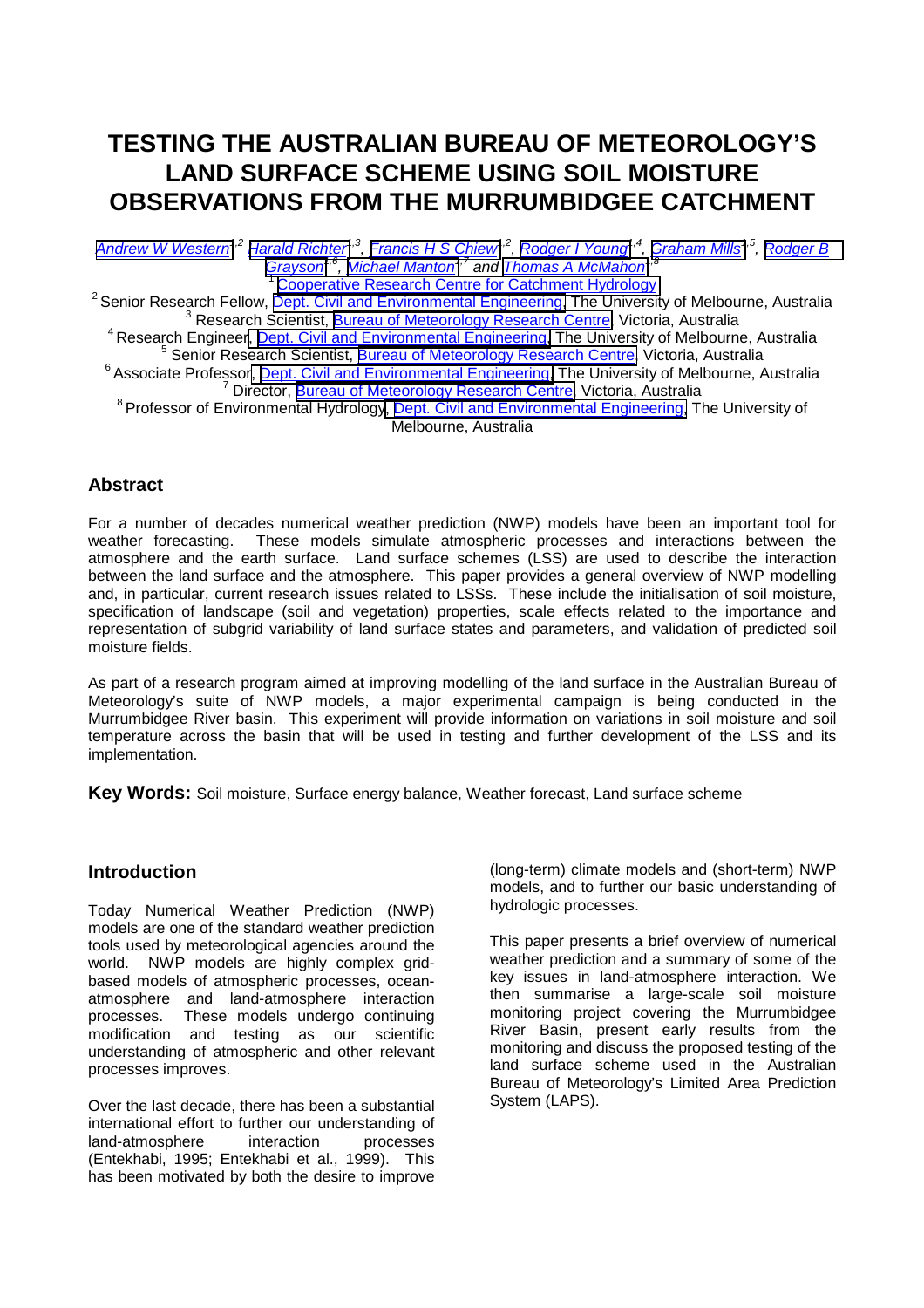## **Numerical Weather Prediction**

At the core of NWP models are quantitative descriptions of the atmospheric circulation, as well as energy and water transfer, transport and transformation. In addition, there are parameterisations of many different processes that occur at subgrid scales, such as cloud formation, rainfall, radiative transfer and the landatmosphere interaction processes.

Typical global NWP models have horizontal grid resolutions between tens to one hundred kilometres and limited area or mesoscale models between five and fifty kilometres. These models use tens of levels to resolve vertical variations in atmospheric conditions. These levels are closely spaced (tens of metres) near the ground where there are rapid vertical changes, and they become more widely spaced (order of kilometres) as altitude increases. Spatial domains vary from a few hundred kilometres squared to coverage of the entire globe. For computational reasons (i.e. numerical stability) the models must run at high temporal resolutions that match their spatial resolutions (time steps of seconds to minutes). NWP models are generally run on supercomputers and take roughly an hour of computation time to produce a forecast.

A very important issue in NWP modelling is the specification of initial conditions. There are many three-dimensional fields of atmospheric state variables that need to be specified with sufficient accuracy at the start of the forecast period. These include air temperature, humidity, pressure and wind speed and direction. In addition, the schemes that describe the ocean-atmosphere and land-atmosphere interactions have state variables that need to be initialised. The land variables include soil moisture and soil temperature, usually in a number of soil layers.

The initialisation of the operational Australian NWP models involves a period of simulation before the beginning of the forecast period. First, most of the model variables are set on the basis of previous model output. Then the model "assimilation" run starts, and observations are used to make periodic corrections to the model variables. A 12 hour initialisation period is used in the Australian Bureau of Meteorology's Mesoscale Limited Area Prediction System (Meso-LAPS). Meso-LAPS is run every twelve hours. Thus, in effect, the initialisation of the model takes into account a long series of historic observations via previous model outputs. Observations for the initialisation of the Meso-LAPS model come from a network of hundreds of surface monitoring stations across Australia and adjacent areas, from

~40 atmospheric soundings, from aircraft data, ship and buoy data, and from satellite sensors that effectively provide continuous spatial fields.

NWP forecasts provide guidance for weather forecasters on the future evolution of weather patterns. Among the most important forecast fields are rainfall and temperature forecasts over periods of 1-2 days. High-resolution mesoscale models also provide guidance concerning the likelihood of severe weather. The land surface scheme (LSS) within Meso-LAPS predicts soil moisture and soil temperature fields down to nearly 3 metres of soil depth.

### **Land-atmosphere interactions**

The surface of the Earth constitutes a lower boundary to the atmosphere. Transfers of energy and water across this boundary are important to both atmospheric dynamics and to ocean and land processes. The land in particular is a highly heterogeneous surface. Fluxes of water and energy between the land and atmosphere are spatially and temporally variable. Predicting these variations at appropriate spatial and temporal scales is the key role of a LSS within a NWP model.

LSSs solve the water and energy balance equations for each land grid cell in the NWP. Energy balance computations involve partitioning incoming (to the land surface) radiative energy into latent (evapotranspiration), sensible and ground heat fluxes and outgoing radiative energy. Radiation is split into shortwave and longwave components. Water balance computations involve partitioning incoming precipitation into runoff and infiltration (as well as modelling snow processes where appropriate) and using soil moisture and surface atmospheric states in conjunction with soil and vegetation properties to estimate evapotranspiration (latent heat flux). The energy and water fluxes are intimately linked via evapotranspiration processes. Evapotranspiration is controlled by soil moisture availability and soil and vegetation characteristics. Most of the soil moisture-related processes described by the LSS are nonlinear.

Most LSSs are one-dimensional models that either ignore subgrid scale variability, or treat the landsurface as a few uniform patches (tiles) within each grid cell. All LSSs require specification of soil and vegetation parameterisations that relate soil water content to soil water availability for evapotranspiration and that describe transfers of water and heat within the soil. They also require specification of a variety of surface properties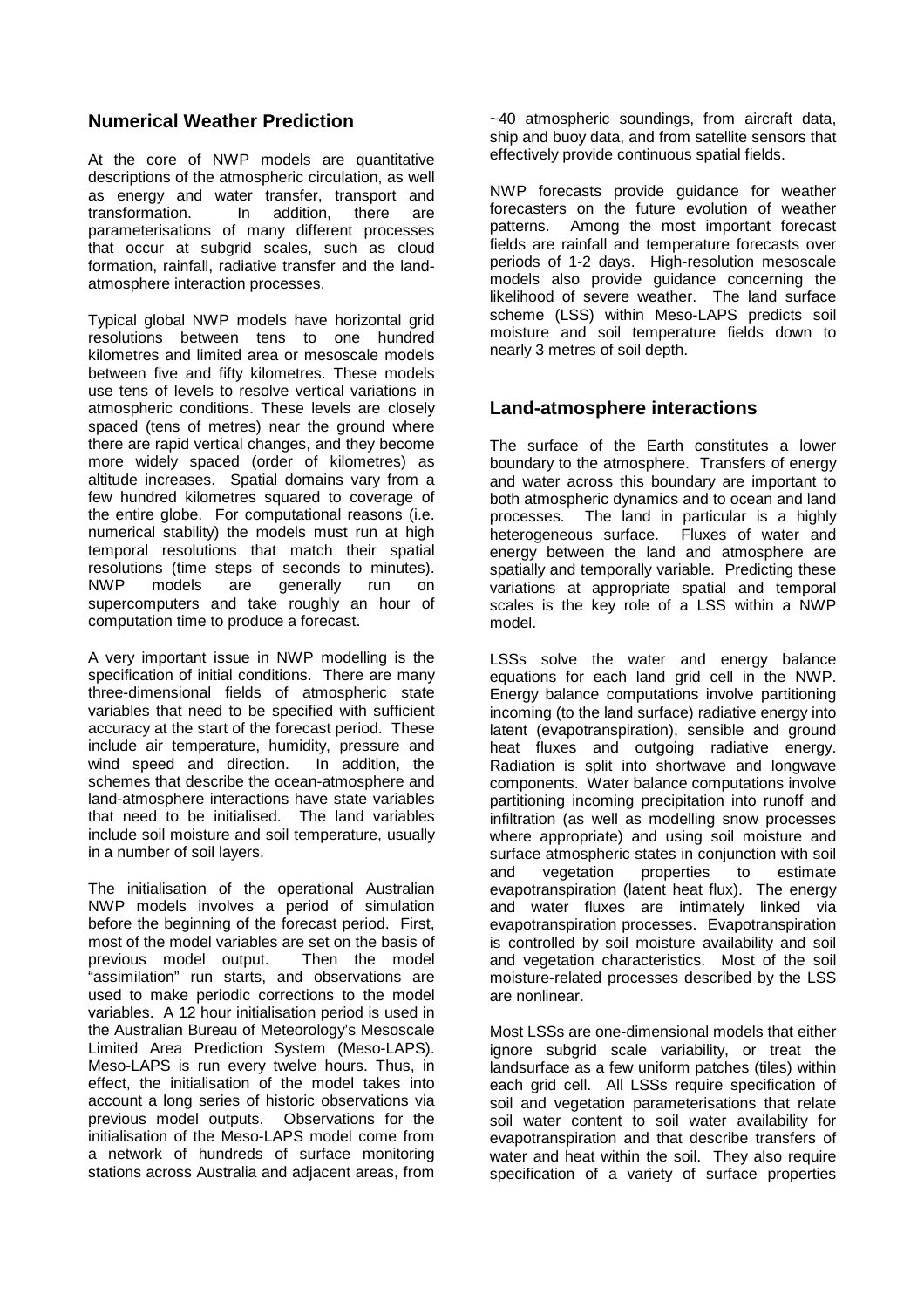relevant to the radiative processes (vegetation cover, albedo and emissivity) and estimation of the momentum transfer from the atmosphere (the aerodynamic roughness).

Land surface heterogeneity affects flux estimation and atmospheric circulation. Many of the processes simulated in NWP systems and LSSs are nonlinear. This means that using spatial averages at the grid scale (i.e. ignoring sub-grid variability) can bias flux estimation, unless algorithms are modified appropriately (Giorgi and Avissar, 1997). In particular soil moisture is known to vary at scales from metres (Rodríguez-Iturbe et al., 1995; Western et al., 1998) to hundreds of kilometres (Entin et al., 2000; Vinnikov and Robock, 1996; Western et al., 2002). The amount of variability (the variance) is dependent on the soil moisture state, as well as other landscape characteristics (Western et al., 2001). Soil properties and vegetation patterns also vary over a wide range of scales.

Variability in the land surface can also have a significant impact on atmospheric processes (Pielke Snr, 2001). For example, land surface heterogeneity can enhance convection in the boundary layer if the heterogeneity is at appropriate spatial scales. Weaver and Avissar (2001) showed that spatial variations in latent and sensible heat fluxes associated with vegetation patterns and moisture availability, which had characteristic scales of 20-100km, led to stronger simulated mesoscale atmospheric circulations developing under a range of synoptic conditions. These circulations led to moisture being transported higher into the atmosphere and potentially to increased cloud formation and precipitation. The atmospheric simulations were also compared with satellite cloud images, which could not be simulated realistically when ignoring the spatial variability of surface latent and sensible heat fluxes.

Mills (1995) has shown that variations in soil moisture specification in the initial state of a mesoscale NWP forecast can make sufficient difference to surface temperatures over land that the movement of a cold front through Victoria is well forecast with a realistic soil moisture field, but the front is completely absent if a climatological soil moisture field is specified. This sensitivity of near-surface temperatures to soil-moisture specification in the NWP forecast has been demonstrated in many other studies.

In summary, some of the key hydrology-related issues with LSSs for NWP applications are:

Initialisation of soil moisture (which techniques and data sources are best?);

- Specification of soil and vegetation parameters at appropriate scales (and clarifying what these scales are);
- Scale effects related to the importance and representation of subgrid variability of land surface states (moisture, temperature, vegetation?) and parameters (soils and vegetation); and
- ! Validation of predicted soil moisture fields (these fields are useful for both model initialisation purposes and as a product in their own right).

## **Meso-LAPS**

The Australian Bureau of Meteorology operationally runs a Mesoscale Limited Area Prediction Scheme for short range forecasting (0- 36 hours). Meso-LAPS is one of a suite of NWP models run at different spatial scales. It is the highest resolution model routinely run over the entire Australian continent [\(Figure 1\)](#page-3-0). It operates over an area extending well into the Southern, Indian and Pacific Oceans and north beyond the equator (95ºE-170ºE and 55ºS-5ºN). Meso-LAPS has a horizontal grid spacing of about 12.5km, uses 29 layers vertically and a time step of 10 seconds. It is run twice a day and forecasts up to 36 hours in advance. Describing the surface hydrologic and energy transfer processes accurately over the continent at these time and space scales is a major challenge.

The LSS used in Meso-LAPS is the VB95 scheme (Viterbo and Beljaars, 1995). The LSS currently treats each 12.5km grid cell as being spatially uniform, and it describes the vertical variation of soil moisture and soil temperature using the following four layers: 0-7cm, 7-28cm, 28-100cm, 100-289cm. Soil water simulations are based on solution of Richard's equation and soil temperature simulations are based on a solution of the heat diffusion equation. One soil type is used for all of Australia and, among the vegetation parameters, only the fraction of cover is varied. The vegetation condition is assumed to be uniform in time.

The LSS interacts with the atmospheric component of the Meso-LAPS model via the landatmosphere moisture and energy fluxes. Soil moisture influences the partitioning between the latent and sensible heat fluxes.

To initialise the soil moisture, a different hydrologic model is currently run off-line, forced by observed rainfall data, to estimate available soil water. This soil moisture field is then input into the LSS and is subsequently corrected by a nudging scheme that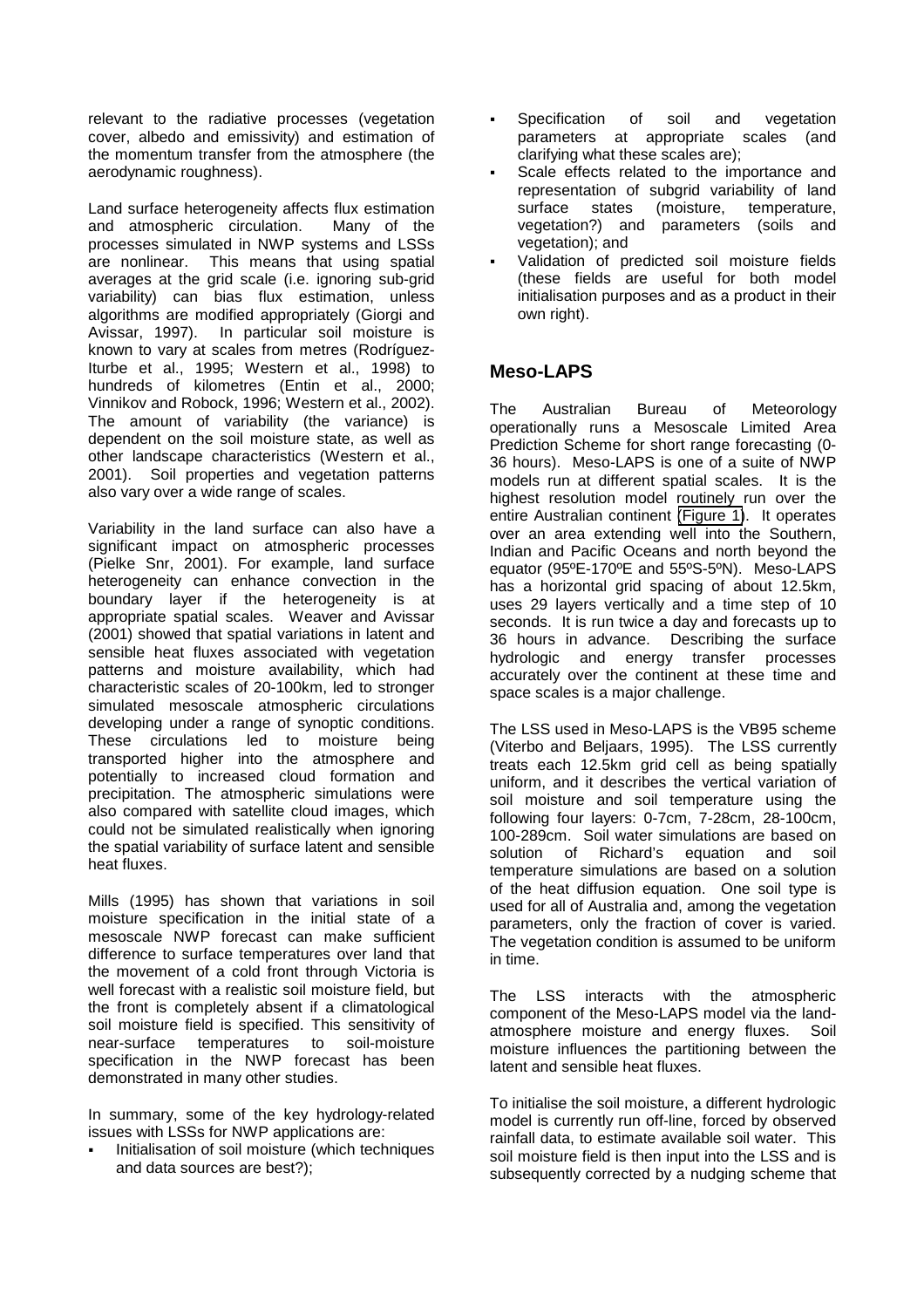<span id="page-3-0"></span>uses screen-level (2m above the ground) humidity observations.

As noted above, we know that Meso-LAPS forecasts are sensitive to soil moisture specification (Mills, 1995). We also know that there is a range of applications for which knowledge of soil moisture status is likely to be useful. The initialisation process used in Meso-LAPS provides an estimate of current soil moisture status across the continent. What is unknown is how well the soil moisture field is initialised, or how well its evolution in time predicted by the LSS.



**Figure 1. The spatial domain of the Australian Bureau of Meteorology's Meso-LAPS model.**

#### **Murrumbidgee monitoring network**

To test the soil moisture and soil temperature predictions of the LSS and to evaluate its overall performance within the LAPS framework, a major mesoscale monitoring exercise is being undertaken across the whole Murrumbidgee catchment (Figure 2).

The Murrumbidgee was chosen for a variety of reasons including the following. Firstly, it is one of the five catchments selected as focus catchments for the CRC for Catchment Hydrology. Secondly, it is a large catchment with an area of 100,000  $km<sup>2</sup>$  or about 600 grid cells of Meso-LAPS. Thirdly, there is significant spatial variability in climate (alpine to semi-arid), soils, vegetation and land use, and these variations are well documented. Hydrological monitoring in the basin is sufficient to allow the overall water balance to be estimated. The area is therefore an ideal location for the development and testing of the land surface components of Meso-LAPS.

The monitoring network is structured to target two scales: the whole Murrumbidgee and the Meso-LAPS grid scale. Eight monitoring stations are distributed at points across the catchment ([Figure](#page-4-0) [3\)](#page-4-0) to gain an overall picture of soil moisture variations on the Meso-LAPS grid scale. Two groups of five monitoring stations are located in each of Kyeamba and Adelong Creek catchments. Kyeamba and Adelong Creeks have gauged areas of approximately 150km<sup>2</sup>, corresponding to the Meso-LAPS grid scale. By incorporating gauged catchments it will be possible to make an overall assessment of how well the water balance is modelled in these areas. These catchments will also allow us to investigate the impact of sub-gridscale variations on model parameterizations and simulations.

[Figure 3](#page-4-0) shows the catchment topography in addition to the monitoring network. Elevations vary from 50m in the west of the catchment to in excess of 2000m in the east. Climate variations are primarily associated with elevation and climate varies from semi-arid in the west, where the average annual precipitation is 300mm, to temperate in the east, where average annual precipitation reaches 1900mm in the mountains (Figure 2).

Soils in the Murrumbidgee vary from sandy to clayey, with the western plains being dominated by finer-textured soils and the eastern half of the catchment being dominated by medium-to-coarse textured soils [\(Figure 4\)](#page-4-0). Landuse in the catchment is predominantly agricultural with the exception of steeper parts of the catchment, which are a mixture of native eucalypt forests and exotic forestry plantations [\(Figure 5\)](#page-4-0). Agricultural landuse varies greatly in intensity and includes



**Figure 2. Variation in annual rainfall across Australia. The Murrumbidgee catchment is outlined in yellow.**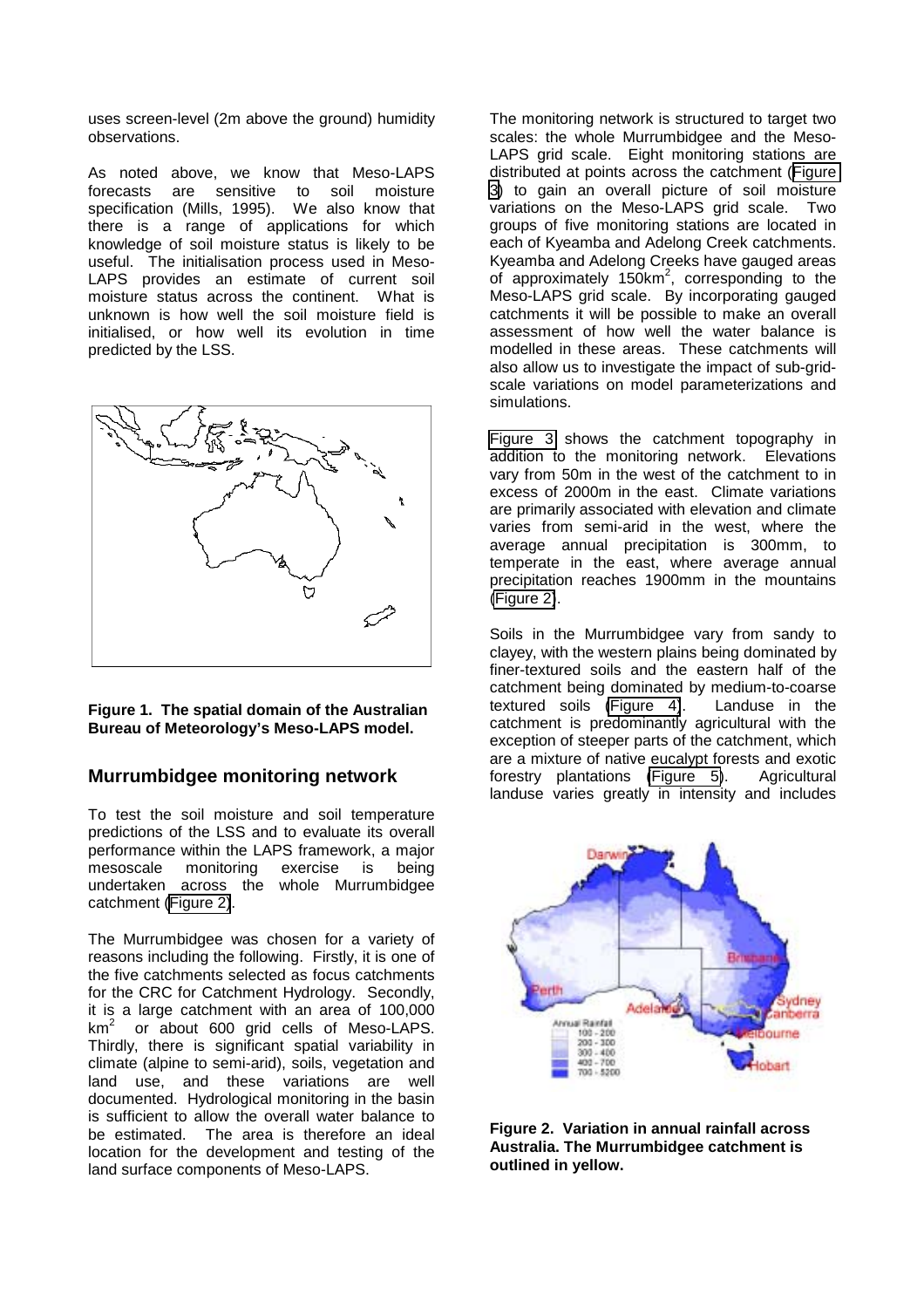

<span id="page-4-0"></span>

**Figure 3: The Murrumbidgee Soil Moisture Monitoring Network. The catchment topography is also shown.**



**Figure 4. Variation in soil texture across the Murrumbidgee catchment. Compiled using data from (Bureau of Rural Sciences after Commonwealth Scientific and Industrial Research Organisation, 1991) and soil property interpretations by McKenzie et al., (2000).**





pastoral, more intensive grazing, broad-acre cropping, and intensive agriculture in irrigation areas along the mid-lower Murrumbidgee.

#### **Soil Moisture Monitoring stations**

The monitoring stations installed in the Murrumbidgee measure soil temperature and soil suction (in the 60-600kPa range) at the midpoints of layers at 0-7 cm, 0-30 cm, 30-60 cm and 60-90 cm. Depth average volumetric soil moisture is measured for each of the above layers using Campbell Scientific CS615 sensors (Figure 6). Depths roughly correspond to the top three layers in the LSS. Precipitation is also measured.

Soil moisture sensors will be calibrated against field gravimetric samples. Spatial representativeness of the point measurements will be assessed by spatial soil moisture sampling using mobile TDR. Time domain reflectometry (TDR) sensors are also installed at each layer and will be monitored when sites are visited to provide additional calibration information and ongoing checks on CS615 sensor performance.

Mobile telephone technology is used to allow weekly downloading and checking of the data. In due course these data, along with key data from Bureau of Meteorology stations, will be made publicly available via the WWW.



**Figure 6. A schematic of the soil moisture monitoring stations. The blue lines indicate soil moisture sensors (every 30 minutes) and red and green dot indicate soil suction (every 30 minutes) and soil temperature (every 6 minutes) sensors. Rainfall is also measured every 6 minutes.**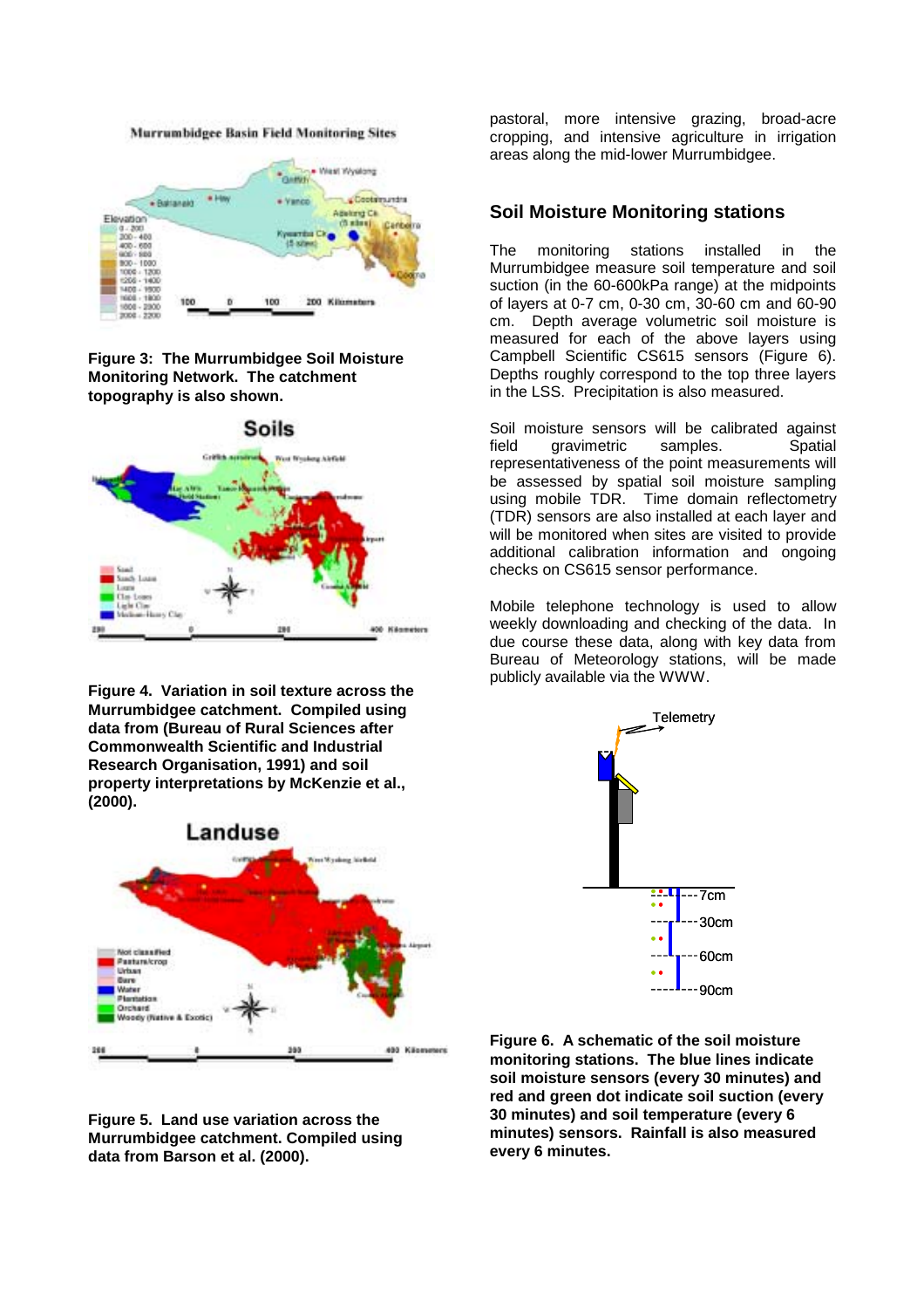The eight soil moisture stations distributed across the Murrumbidgee are located at (or near) Bureau of Meteorology automatic weather stations (only Balranald is a manually read station) that provide air temperature, humidity, wind [at the AWSs], precipitation and air pressure.

The first monitoring stations were installed in September 2001, and all eighteen sites were installed by mid November 2001. Figure 7 shows early results from the West Wyalong station. Strong diurnal variations in temperature are obvious at 3.5cm and these variations rapidly become damped with depth and are insignificant at 45cm. Synoptic time scale variations in temperature are evident at all depths, as is the seasonal warming trend.

The soil moisture content in the top 30cm responds to episodic wetting during rainfall events and decreases due to evapotranspiration between events. About one third of the evapotranspiration comes from the top 7cm (i.e. top quarter) of the soil profile and two thirds comes from the 7-30cm layer during this period at this site. The soil moisture recessions appear quite linear, indicating a constant evapotranspiration rate for the conditions encountered. The diurnal variations in soil moisture are likely to be partly related to temperature effects on the sensor electronics.

The soil moisture content in the 30-60cm layer at this site is quite high and appears to be at field capacity. It responds slightly as moisture drains from above, but rapidly returns to a steady moisture value. The 60-90cm layer wets up episodically as moisture flows from above during and shortly after the two largest (in volume terms) rainfall events.

Soil suction is measured using gypsum blocks, which work over the range from 60 to 600kPa. For significant periods soils are wet and soil suction is less than 60kPa at this site during the 6 weeks of available data. As the surface layer dries, suction rapidly increases. The soil suction data should be useful for understanding soil moisture control on evapotranspiration. For example, the current data shows no evidence of a decrease in evapotranspiration rates associated with the increases in soil suction, although the only moderate values of soil suction have been encountered, the record length is short, and the instruments need a settling in period before providing the best quality data.

## **Proposed Meso-LAPS testing**

Data from the monitoring stations will be used in a variety of ways to test and improve the land surface description in Meso-LAPS. Currently planned activities include the following.

- 1. Testing of a stand-alone version of VB95 against point soil moisture and soil temperature data.
- 2. Assess the benefits of incorporating state-ofthe-art spatial soil and spatial and temporal vegetation information.
- 3. Assess the accuracy of the operational Meso-LAPS forecasts of soil moisture in the Murrumbidgee River basin.
- 4. Examine the impact of subgrid variability on VB95 predictions of water and energy balance.
- 5. Compare model predictions of the water budget with observations over the catchment.
- 6. Improve the implementation of the soil moisture initialisation in Meso-LAPS.

Ultimately we will also compare the predictive performance of MesoLAPS precipitation estimates with different LSS parameterisations. The quality of rainfall forecasts will be important in this comparison. The rainfall verification system RAINVAL, developed by Ebert and McBride (1997), provides an objective means of assessing the sensitivity of model precipitation forecasts to changes in land-surface specification. This system is used routinely in both research and operational areas of the Bureau of Meteorology.

## **Conclusions**

Numerical weather prediction (NWP) models are an important tool for weather forecasting. These models simulate atmospheric processes and interactions between the atmosphere and the earth's surface. Land surface schemes (LSS) are used to describe the interaction between the land surface and the atmosphere. Typically these are one-dimensional surface water and energy balance models lumped at the atmospheric model grid scale.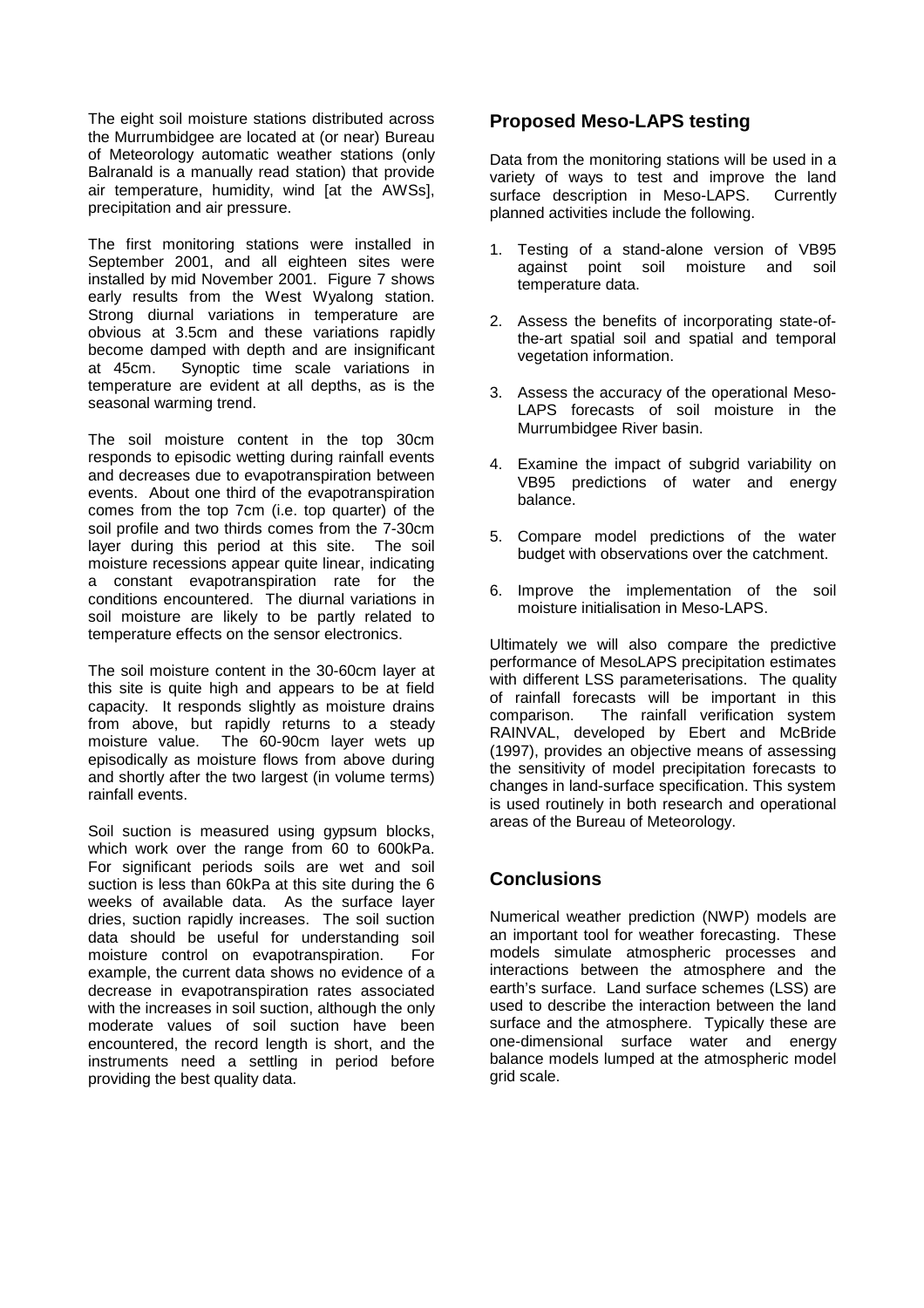

**Figure 7. Early results from West Wyalong. Top. Soil temperature. Middle. Soil moisture. Bottom. Soil suction.**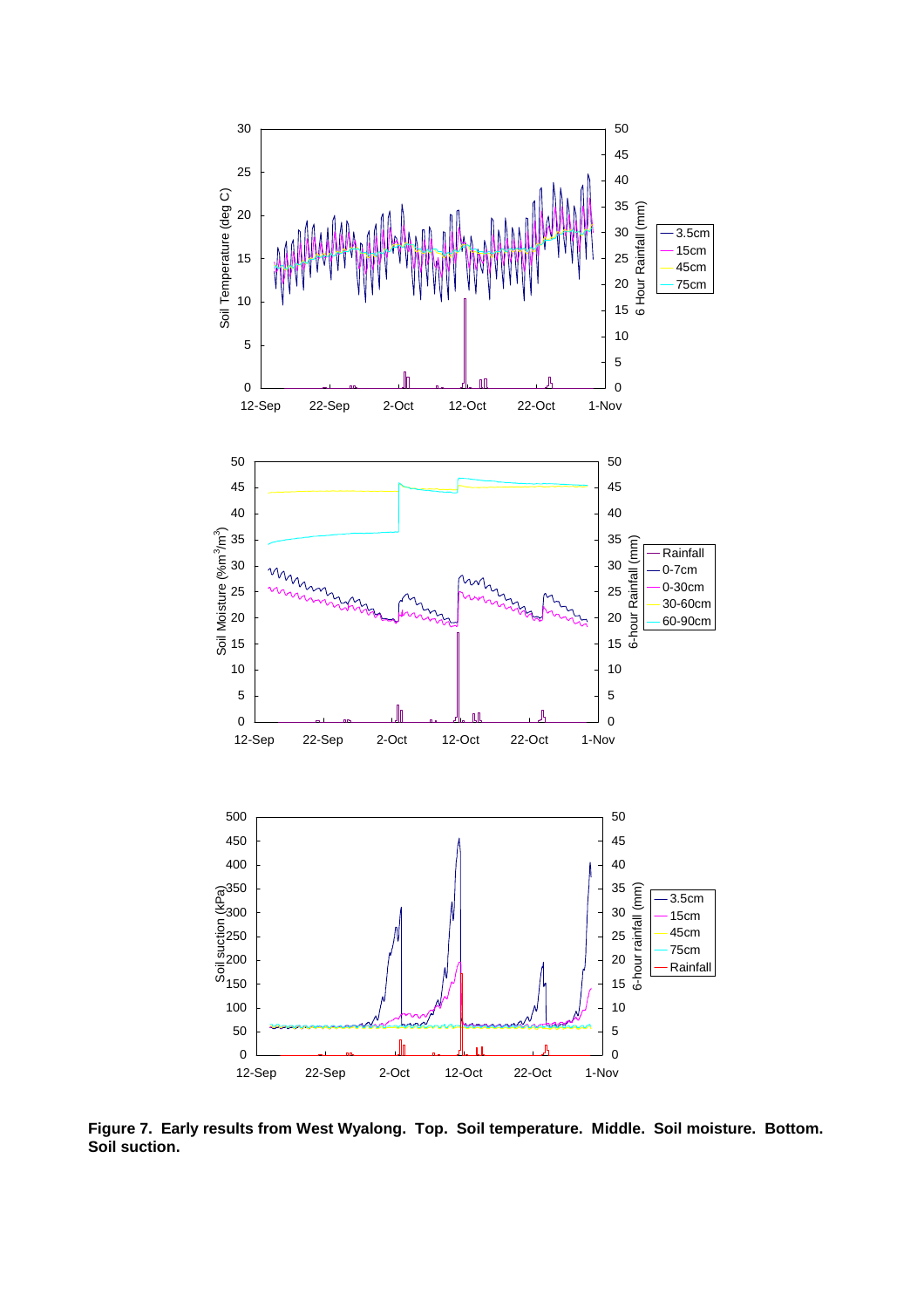There are a variety of important research areas related to the LSSs used in NWP models. These include: initialisation of soil moisture, specification of landscape (soil and vegetation) properties, scale effects related to the importance and representation of subgrid variability of land surface states and parameters, and validation of predicted soil moisture fields.

As part of a research program aimed at improving modelling of the land surface in the Australian Bureau of Meteorology's suite of NWP models, a major experimental campaign is being conducted in the Murrumbidgee catchment. This experiment will provide information on variations in soil moisture and soil temperature across the basin that will be used in testing and further development of the LSS and its implementation.

Because of the nature of the data being monitored, it is likely to be of use to other researchers. The data will be made available on the WWW progressively as it is collected and quality assured. There are also possibilities for collaborative use of the data and we would welcome any such opportunities.

#### **References**

- Barson, M., Randall, L. and Bordas, V. (2000). *Land cover change in Australia. Results of the collaborative Bureau of Rural Sciences - state agencies' project on remote sensing of agricultural land cover change*, Bureau of Rural Sciences, Canberra.
- Bureau of Rural Sciences after Commonwealth Scientific and Industrial Research Organisation (1991). *Digital Atlas of Australian Soils (ARC/INFO® vector format*). [Online] Available HTML: http://www.brs.gov.au/data/datasets.
- Ebert, E.E., and McBride J.L. (1997). *Methods for verifying quantitative precipitation forecasts: application to the BMRC LAPS model 24-hour precipitation forecasts*. BMRC Techniques Development Report No.2. Bureau of Meteorology Research Centre, Box 1289K, Melbourne 3001. Australia.
- Entekhabi, D. (1995). "Recent Advances in Land-Atmosphere Interaction Research". *Reviews of geophysics*, 33, 995-1003.
- Entekhabi, D. et al., 1999. "An agenda for land surface hydrology research and a call for the second international hydrological decade". *Bulletin of the American Meteorological Society*, 80,10, 2043-2058.
- Entin, J.K., Robock, A., Vinnikov, K.Y., Hollinger, S.E., Liu, S.X. and Namkhai, A. (2000). "Temporal and spatial scales of observed soil moisture variations in the extratropics". *Journal of Geophysical Research-Atmospheres*, 105, D9, 11865-11877.
- Giorgi, F. and Avissar, R. (1997). "Representation of heterogeneity effects in earth system modelling: experience from land surface modeling". *Reviews of Geophysics*, 35, 4, 413-438.
- McKenzie, N.J., Jacquier, D.W., Ashton, L.J. and Cresswell, H.P. (2000). *Estimation of soil properties using the Atlas of Australian Soils*. CSIRO Land and Water Technical Report 11/00, CSIRO Land and Water, Canberra.
- Mills,G.A. (1995). "The Enfield fire LAPS model results. Proceedings", *6th Fire Weather Workshop*, Hahndorf, South Australia, 18-22 June 1995. Bureau of Meteorology Box 1289K Melbourne 3001. Australia.
- Pielke Snr, R.A. (2001). "Influence of the spatial distribution of vegetation and soils on the prediction of cumulus convective rainfall". *Reviews of Geophysics*, 39, 2, 151-177.
- Rodríguez-Iturbe, I., Vogel, G.K., Rigon, R., Entekhabi, D., Castelli, F. and Rinaldo, A. (1995). "On the spatial organization of soil moisture fields". *Geophysical Research Letters*, 22, 2757-2760.
- Vinnikov, K.Y. and Robock, A. (1996). "Scales of temporal and spatial variability of midlatitude soil moisture". *Journal of Geophysical Research*, 101, D3, 7163- 7174.
- Viterbo, P. and Beljaars, A.C.M. (1995). "An improved land surface parameterisation scheme in the ECMWF model and its validation". *Journal of Climate*, 8, 2716-2748.
- Weaver, C.P. and Avissar, R. (2001). "Atmospheric disturbances caused by human modification of the landscape". *Bulletin of the American Meteorological Society*, 82, 2, 269-281.
- Western, A.W., Blöschl, G. and Grayson, R.B. (1998). "Geostatistical characterisation of soil moisture patterns in the Tarrawarra Catchment". *Journal of Hydrology*, 205, 20-37.
- Western, A.W., Grayson, R.B. and Blöschl, G. (2001). "Spatial scaling of soil moisture: A review and some recent results", *Modsim 2001*, Canberra, Australia.
- Western, A.W., Grayson, R.B. and Blöschl, G. (2002). "Scaling of soil Moisture: a hydrologic perspective". *Annual Review of Earth and Planetary Sciences*, 30, in press.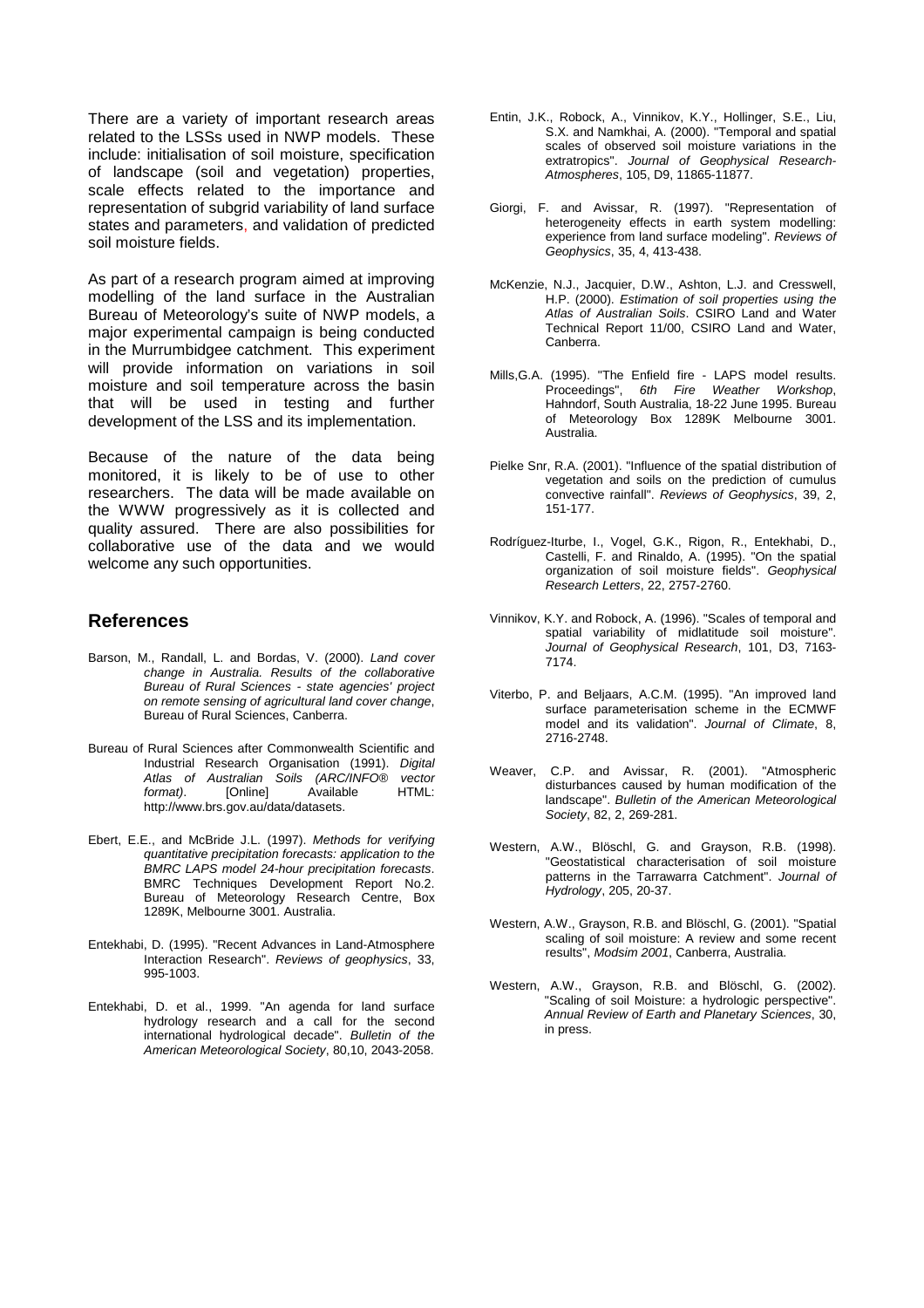## **Author(s) Biography(ies)**

Dr Andrew Western has over ten years experience in hydrologic research, teaching and consulting. He has engineering and economics degrees from Monash University and a PhD from the University of Melbourne. Dr Western has published in the fields of Hydrology, Hydraulics and Geomorphology. He is a Senior Research Fellow at the University of Melbourne and currently works within the CRC for Catchment Hydrology's Scaling and Hydroclimate Modelling and Forecasting projects. His interests include scaling in hydrology, modelling of natural processes, and combining modelling with innovative measurements of the hydrologic cycle.

**Postal Address**: Andrew Western, Department of Civil and Environmental Engineering, University of Melbourne, Victoria 3010

**E-mail**: [a.western@civag.unimelb.edu.au](mailto:a.western@civag.unimelb.edu.au)

Dr Harald Richter has a PhD in meteorology from Monash University. For several years he has worked on a variety of issues such as atmospheric convection, strong vortices, tropopause folds, potential vorticity filaments and land surface modelling. He is presently a research scientist at the Bureau of Meteorology Research Centre (BMRC) in Melbourne. His latest research projects deal with the initialisation and improvement of the land surface scheme employed by the limited area operational numerical weather prediction models run by the Bureau of Meteorology in Australia.

**Postal Address**: Harald Richter, Bureau of Meteorology Research Centre PO Box 1289K, Melbourne, Victoria 3001, Australia

**E-mail**: [h.richter@bom.gov.au](mailto:h.richter@bom.gov.au)

Dr Francis Chiew has over ten years experience in hydrologic research, teaching and consulting. He has an engineering degree and a PhD from the University of Melbourne. He is the author of almost 200 publications and has presented in conferences and expert workshops throughout the world. Dr Chiew is currently leader of research projects in the CRC for Catchment Hydrology. His interests include hydroclimatology, hydrological modelling and water quality.

**Postal Address**: Francis Chiew, Department of Civil and Environmental Engineering, University of Melbourne, Victoria 3010

**E-mail**: [f.chiew@civag.umimelb.edu.au](mailto:f.chiew@civag.umimelb.edu.au)

[ Click here & type 100 word author biography]

**Postal Address**: Rodger Young, Department of Civil and Environmental Engineering, University of Melbourne, Victoria 3010

**E-mail**: [r.young@civag.unimelb.edu.au](mailto:r.young@civag.unimelb.edu.au)